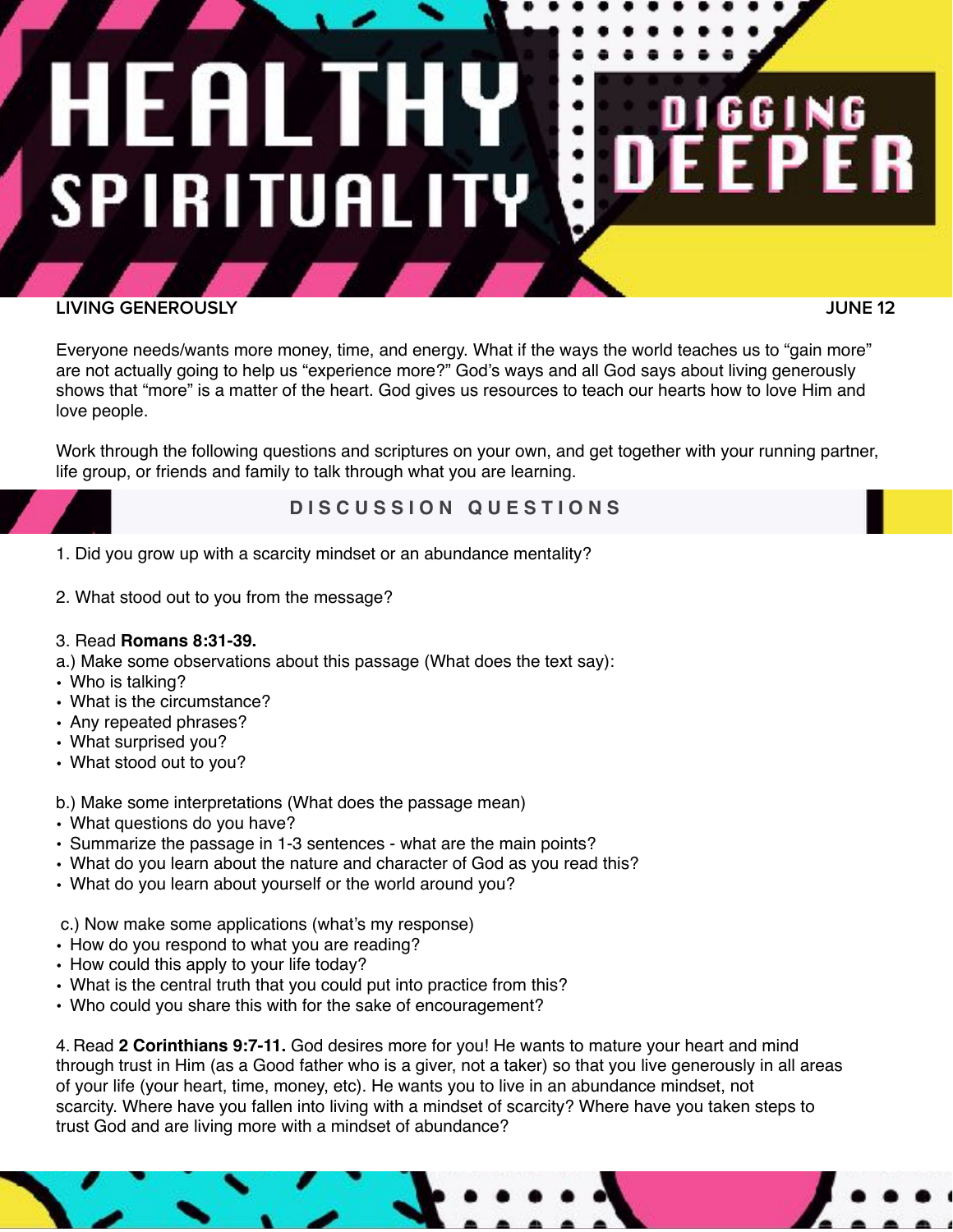5. Read **Ecclesiastes 5:10** & **Matthew 6:24**. Money is connected to our spiritual life because it can cause us to trust it over God. More Money will not make you a financially secure, content, generous person. If you won't trust God to grow your heart in generosity with a little, you'll become less generous, and even content, with more. How have you personally experienced this struggle of contentment and security as it relates to trusting God or trusting money?

6. Read **Deuteronomy 8:2-17**. What does gratitude to God for creating you uniquely, and giving you the ability to produce what you have earned look like in your life? If you don't regularly practice gratitude, how might gratitude be a game-changer in your life?

## **K E Y S C R I P T U R E**

**Romans 8:31-39** What, then, shall we say in response to these things? If God is for us, who can be against us? He who did not spare his own Son, but gave him up for us all—how will he not also, along with him, graciously give us all things? Who will bring any charge against those whom God has chosen? It is God who justifies. Who then is the one who condemns? No one. Christ Jesus who died—more than that, who was raised to life—is at the right hand of God and is also interceding for us. Who shall separate us from the love of Christ? Shall trouble or hardship or persecution or famine or nakedness or danger or sword? As it is written: "For your sake we face death all day long; we are considered as sheep to be slaughtered." No, in all these things we are more than conquerors through him who loved us. For I am convinced that neither death nor life, neither angels nor demons, neither the present nor the future, nor any powers, neither height nor depth, nor anything else in all creation, will be able to separate us from the love of God that is in Christ Jesus our Lord.

**2 Corinthians 9:7-11** Each of you should give what you have decided in your heart to give, not reluctantly or under compulsion, for God loves a cheerful giver. And God is able to bless you abundantly, so that in all things at all times, having all that you need, you will abound in every good work. As it is written: "They have freely scattered their gifts to the poor; their righteousness endures forever." Now he who supplies seed to the sower and bread for food will also supply and increase your store of seed and will enlarge the harvest of your righteousness. You will be enriched in every way so that you can be generous on every occasion, and through us your generosity will result in thanksgiving to God.

**Ecclesiastes 5:10** Whoever loves money never has enough; whoever loves wealth is never satisfied with their income. This too is meaningless.

**Matthew 6:24** No one can serve two masters. Either you will hate the one and love the other, or you will be devoted to the one and despise the other. You cannot serve both God and money.

**Deuteronomy 8:2-17** Remember how the Lord your God led you all the way in the wilderness these forty years, to humble and test you in order to know what was in your heart, whether or not you would keep his commands. He humbled you, causing you to hunger and then feeding you with manna, which neither you nor your ancestors had known, to teach you that man does not live on bread alone but on every word that comes from the mouth of the Lord. Your clothes did not wear out and your feet did not swell during these forty years. Know then in your heart that as a man disciplines his son, so the Lord your God disciplines you. Observe the commands of the Lord your God, walking in obedience to him and revering him. For the Lord your God is bringing you into a good land—a land with brooks, streams, and deep springs gushing out into the valleys and hills; a land with wheat and barley, vines and fig trees, pomegranates, olive oil and honey; a land where bread will not be scarce and you will lack nothing; a land where the rocks are iron and you can dig copper out of the hills. When you have eaten and are satisfied, praise the Lord your God for the good land he has given you. Be careful that you do not forget the Lord your God, failing to observe his commands, his laws and his decrees that I am giving you this day. Otherwise, when you eat and are satisfied, when you build fine houses and settle down, and when your herds and flocks grow large and your silver and gold increase and all you have is multiplied, then your heart will become proud and you will forget the Lord your God, who brought you out of Egypt, out of the land of slavery. He led you through the vast and dreadful wilderness, that thirsty and waterless land, with its venomous snakes and scorpions. He brought you water out of hard rock. (cont'd)